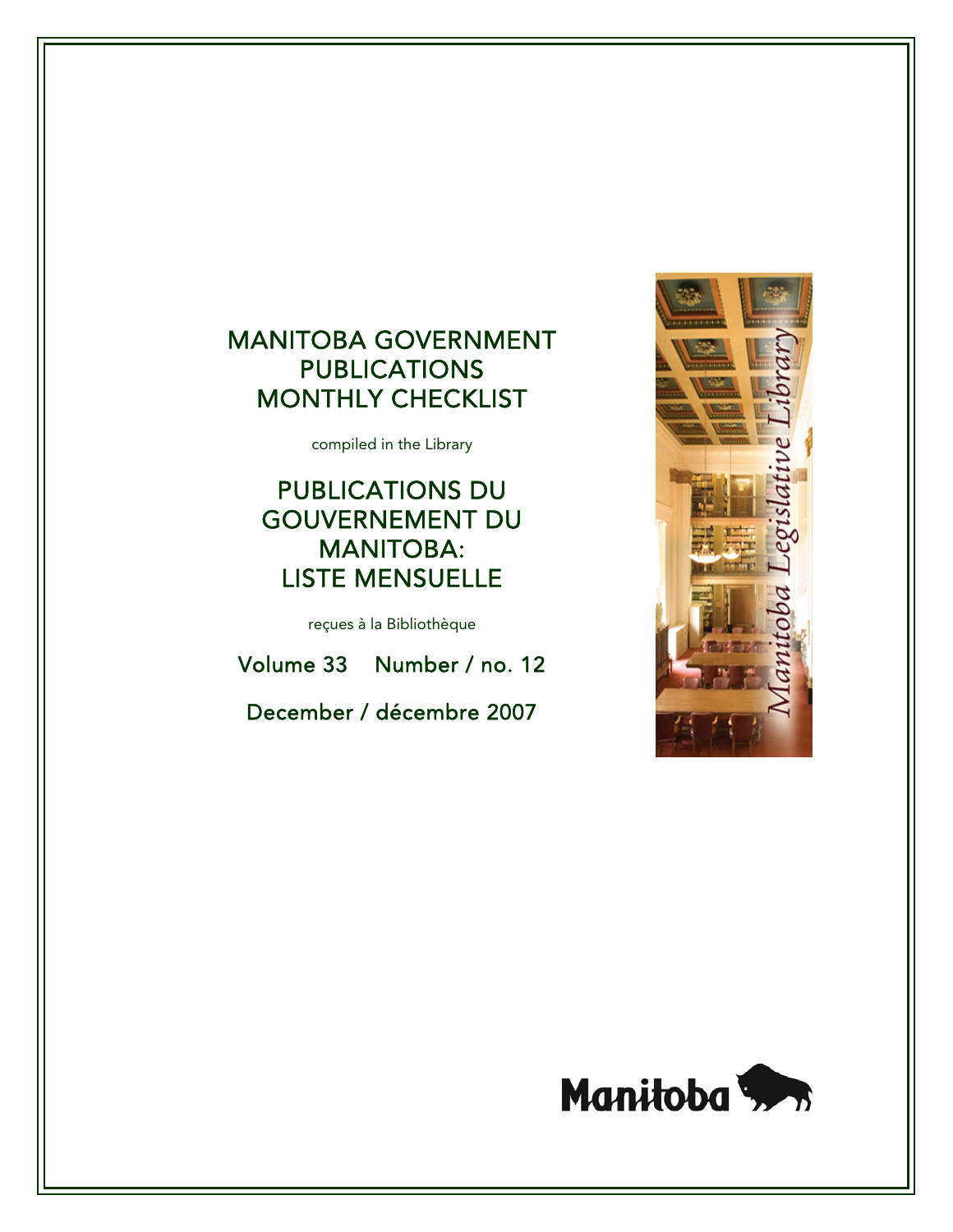#### **NOTE**

The **Checklist** includes Manitoba government publications received during the month by the Legislative library of Manitoba.

Departments with their branches and subdivisions, as well as boards, committees and other agencies are listed in alphabetical order under the Minister to whom they report. **All publications are listed under the issuing body.** 

Orders for items marked with an asterisk should be sent to Statutory Publications, 200 Vaughan Street, Winnipeg MB R3C 1T5. Requests for other items should be directed to the issuing department or agency. Titles marked "Limited Distribution" are produced in limited quantities, or for a particular user group. For all titles listed, orders should be sent promptly as supplies may be quickly exhausted.

For information about agency or department addresses, please contact Manitoba Government Inquiry, 710 – 155 Carlton Street, Winnipeg MB R3C 3H8. Locally, phone 945-3744. Within Manitoba, phone 1-866-626-4862. Or, consult the Manitoba Government Telephone Directory, available for purchase from Statutory Publications.

Items listed in the **Manitoba Government Publications Monthly Checklist** are available for consultation at the Legislative Library of Manitoba, 200 Vaughan Street, Winnipeg. Most titles are available for circulation to government personnel, or for interlibrary loan at 945-4330.

For information on the **Checklist** contact:

Government Publications Legislative Library of Manitoba Manitoba Culture Heritage and Tourism Room 100, 200 Vaughan Street Winnipeg MB R3C 1T5 Tel. (204) 945-7022 Fax (204) 948-1312

The current issue of the **Checklist** is posted on the Internet at: [http://www.gov.mb.ca/chc/leg-lib/checklist.html](https://www.gov.mb.ca/chc/leg-lib/checklist.html)

#### **AVIS**

La liste que voici inclut les publications du Gouvernement du Manitoba que Bibliothèque de l'Assemblée législative a reçues au cours du mois.

Vous trouverez, en ordre alphabétique, les différents ministères provinciaux ainsi que les directions et subdivisions qui les composent et les divers comités, commissions et organismes qui en dépendent. Chaque publication est décrite sous le nom de la source dont elle émane.

Envoyez toute demande de document au ministère ou à l'organisme qui l'a produit, sauf s'il s'agit d'une publication dont le nom est accompagné d'un astérisque, en lequel cas il faut passer commande auprès des Publications officielles, 200, rue Vaughan, Winnipeg, R3C 1T5. La mention "Tirage limité" indique qu'un document a été produit à un nombre réduit d'exemplaires ou à l'intention d'un groupe particulier de lecteurs. Commandez sans tarder, car les réserves peuvent s'envoler rapidement.

Pour connaître l'adresse d'un ministère ou d'un organisme, communiquez avec le Service de renseignements au public, 710 – 155 rue Carlton, Winnipeg, R3C 3H8 (à Winnipeg téléphonez au 945-3744; ailleurs au Manitoba, composez, sans frais, le 1-866-626-4862). Vous pouvez également consulter l'annuaire gouvernemental (Manitoba Government Telephone Directory) qu'il est possible de se procurer aux Publications officielles.

Toutes les publications de la liste peuvent être consultées à la Bibliothèque de l'Assemblée législative du Manitoba, 200 rue Vaughan, bureau 100, Winnipeg. De plus, la plupart des documents peuvent être mis en circulation au sein de la fonction publique ou être prêtés à une autre bibliothèque (veuillez téléphoner au 945-4330) Pour recevoir des renseignements supplémentaires, veuillez téléphoner au (204) 945-7022, ou par télécopieur au (204) 948-1312.

Le numéro courant de la Liste mensuelle est affichée sur Internet: [http://www.gov.mb.ca/chc/leg-lib/checklist.fr.html](https://www.gov.mb.ca/chc/leg-lib/checklist.fr.html)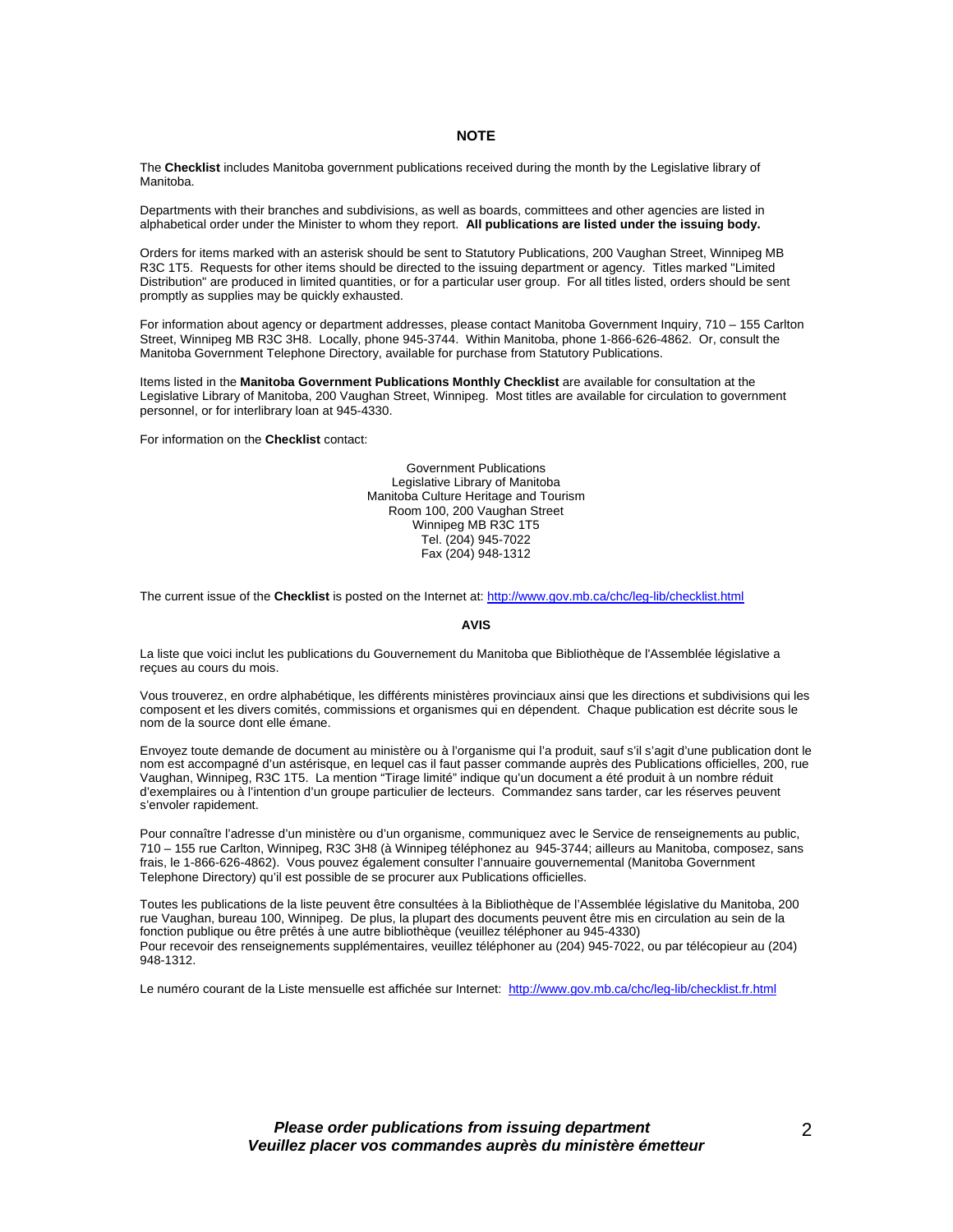## MANITOBA GOVERNMENT PUBLICATIONS / PUBLICATIONS DU GOUVERNEMENT DU MANITOBA December / Décembre 2007

## *\*\*Monthly Checklist* **URLs**

 If the most current edition of a publication is available on the Internet, a URL is provided in the *Monthly Checklist* for that specific title and edition. Otherwise, the URL links only to the index page of a departmental or agency Web site where previous editions of the publication are found. The user is encouraged to refer back periodically to the index page until the most recent edition is posted there.

#### **\*\*Adresses URL dans la** *Liste mensuelle*

Si l'édition la plus récente d'une publication est disponible sur Internet, une adresse URL est fournie dans la *Liste mensuelle* pour le titre et l'édition spécifiques. Dans le cas contraire, l'adresse URL renvoie uniquement à la page d'index d'un ministère ou d'une agence ministérielle où l'on retrouve des éditions antérieures de la publication. L'usager devrait consulter régulièrement la page d'index jusqu'à ce que l'édition la plus récente y soit affichée.

# **OFFICIAL PUBLICATIONS / PUBLICATIONS OFFICIELLES**

\*The Manitoba gazette : part I, proclamations and government notices = Gazette du Manitoba : partie I, proclamations et avis du gouvernement. [No. 1] (1871)- . **CURRENT ED**.: Vol. 136, no. 48 – Vol. 137, no. 1. (December 1, 2007 – January 5, 2008).

\*The Manitoba gazette: part II, regulations = Gazette du Manitoba: partie II, règlements. [No. 1] (1871)- .

**CURRENT ED**.: Vol. 136, no. 48 – Vol. 137, no. 1. (December 1, 2007 – January 5, 2008). . Subscription: \$83.55 part I and part II; \$55.70 part I or part II.

# **Legislative Assembly**

\*Bills = Projets de loi. Winnipeg: Queen's Printer, 19-- (Price: \$150.00 + GST)

# **NEW BILLS**:

7. The Child and Family Services Amendment Act (Child Pornography Reporting) = Loi modifiant la Loi sur les services à l'enfant et à la famille (obligation de signaler la pornographie juvénile) 12. The Securities Transfer Act = Loi sur le transfert des valeurs mobilières

13. The Highway Traffic Amendment Act (Damage to Infrastructure) = Loi modifiant le Code de la route (dommages causés à l'infrastructure)

14. The Criminal Property Forfeiture Amendment Act = Loi modifiant la Loi sur la confiscation de biens obtenus ou utilisés criminellement

201. The Phosphorus-Free Dishwashing Detergent Act = Loi sur les détergents à vaisselle sans phosphore

215. The Public Schools Amendment Act (Property Development) = Loi modifiant la Loi sur les écoles publiques (mise en valeur d'un bien réel)

221. The Liquor Control Amendment Act (Liquor Vendor Siting) = Loi modifiant La loi sur la réglementation des alcools (établissement des vendeurs d'alcools) 222. The Business Practices Amendment Act (Disclosure of U.S. Lemon Vehicles) = Loi modifiant la Loi sur les pratiques commerciales (véhicules de piètre qualité en provenance des États-Unis)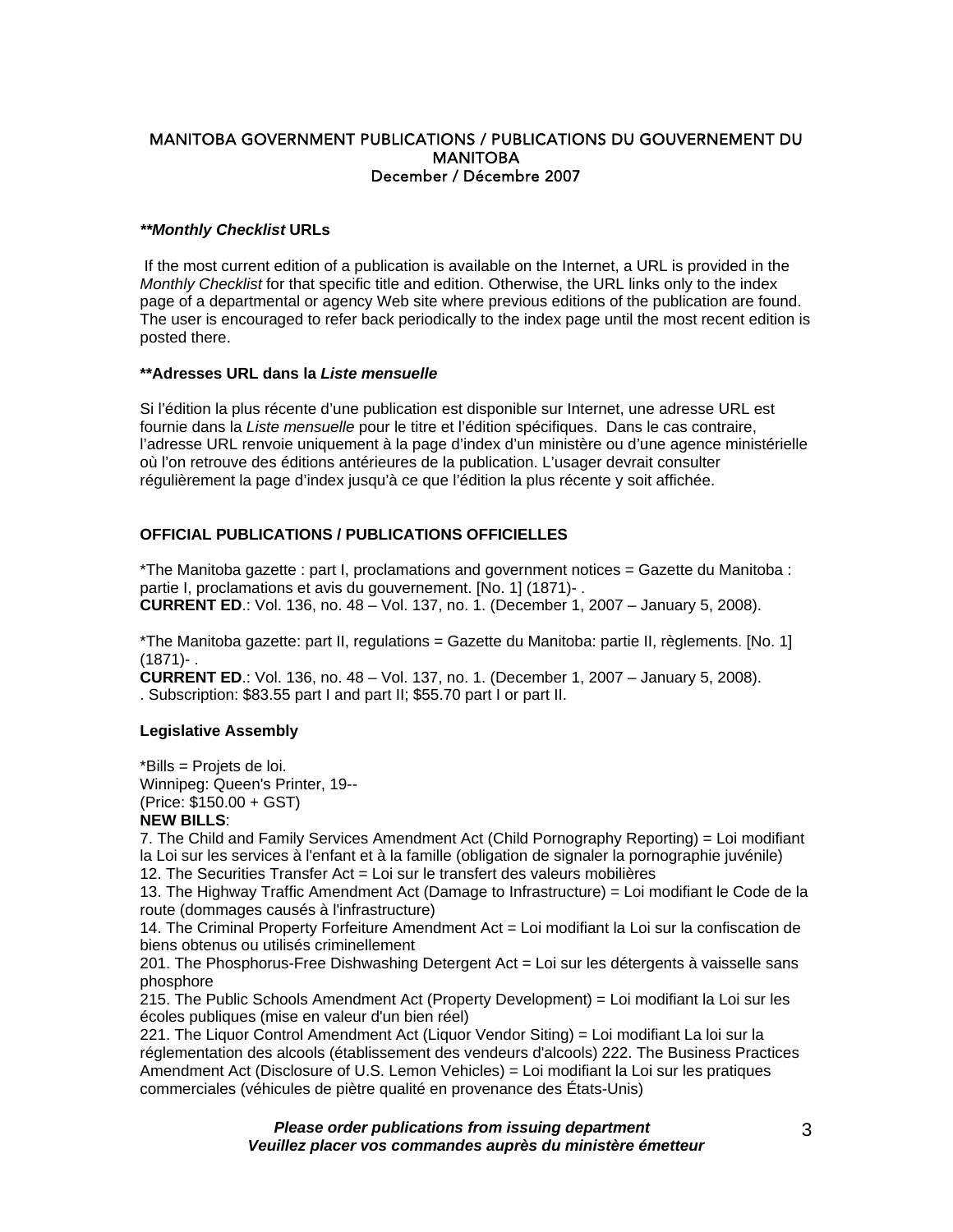Debates and proceedings: official report (Hansard) Winnipeg: The Assembly, 1958- **CURRENT ED.:** Vol. 60 no. 13a & 13b (December 6, 2007) (2<sup>nd</sup> session, 39<sup>th</sup> Legislature) [http://www.gov.mb.ca/legislature/hansard/2nd-39th/calendar.html](https://www.gov.mb.ca/legislature/hansard/2nd-39th/calendar.html)

Votes and proceedings = Procès verbal. Winnipeg: The Assembly, 19-- -**CURRENT ED**: No. 12-13 (December 5-6, 2007) (2nd Session, 39th Legislature). (Not for distribution) [http://www.gov.mb.ca/legislature/house\\_biz/2nd-39th/2nd-39th.html](https://www.gov.mb.ca/legislature/house_biz/2nd-39th/2nd-39th.html)

#### **Legislative Assembly Management Commission**

Report of the Commissioner on Salaries, Allowances and Retirement Benefits for members of the Manitoba Legislative Assembly / Michael D. Werier, Commissioner. Winnipeg: Legislative Assembly Management Commission, 2007. 48 pages (Not for distribution. For information purposes only)

#### **Standing Committees**

Standing Committee on Crown Corporations. Winnipeg: The Standing Committee, 2003- **CURRENT ED**.: Vol. 60, no. 3 (December 12, 2007) (Not for distribution) [http://www.gov.mb.ca/legislature/hansard/2nd-39th/committee\\_calendar.html](https://www.gov.mb.ca/legislature/hansard/2nd-39th/committee_calendar.html)

Standing Committee on Legislative Affairs. Winnipeg: The Standing Committee, 2003- **CURRENT ED**.: Vol. 60, no. 1 (December 13, 2007) (Not for distribution) [http://www.gov.mb.ca/legislature/hansard/2nd-39th/committee\\_calendar.html](https://www.gov.mb.ca/legislature/hansard/2nd-39th/committee_calendar.html)

Standing Committee on Public Accounts. Winnipeg: The Standing Committee, 2003- **CURRENT ED**.: Vol. 60, no. 1 (December 10, 2007) (Not for distribution) [http://www.gov.mb.ca/legislature/hansard/2nd-39th/committee\\_calendar.html](https://www.gov.mb.ca/legislature/hansard/2nd-39th/committee_calendar.html)

# **ABORIGINAL AND NORTHERN AFFAIRS / AFFAIRES AUTOCHTONES ET DU NORD**

#### **Program Planning and Development**

Community contact: for and about local government development. Winnipeg: Manitoba Aboriginal and Northern Affairs, 2001- **CURRENT ED**.: November 2007 [http://www.gov.mb.ca/ana/news/newsletters/2007/2007-11.pdf](https://www.gov.mb.ca/ana/news/newsletters/2007/2007-11.pdf)

## **ADVANCED EDUCATION AND LITERACY / ENSEIGNEMENT POSTSECONDAIRE ET ALPHABÉTISATION**

## **Adult Learning and Literacy**

Directory of adult learning centres & literacy programs in Manitoba = Répertoire des Centres d'apprentissage pour adultes et des programmes d'alphabétisation pour adultes au Manitoba. Winnipeg: Manitoba Advanced Education and Literacy, Adult Learning and Literacy, 2001- **CURRENT ED**.: 2007/08.

[http://www.edu.gov.mb.ca/ael/all/directory/alc\\_quick\\_ref\\_0607.pdf](http://www.edu.gov.mb.ca/ael/all/directory/alc_quick_ref_0607.pdf)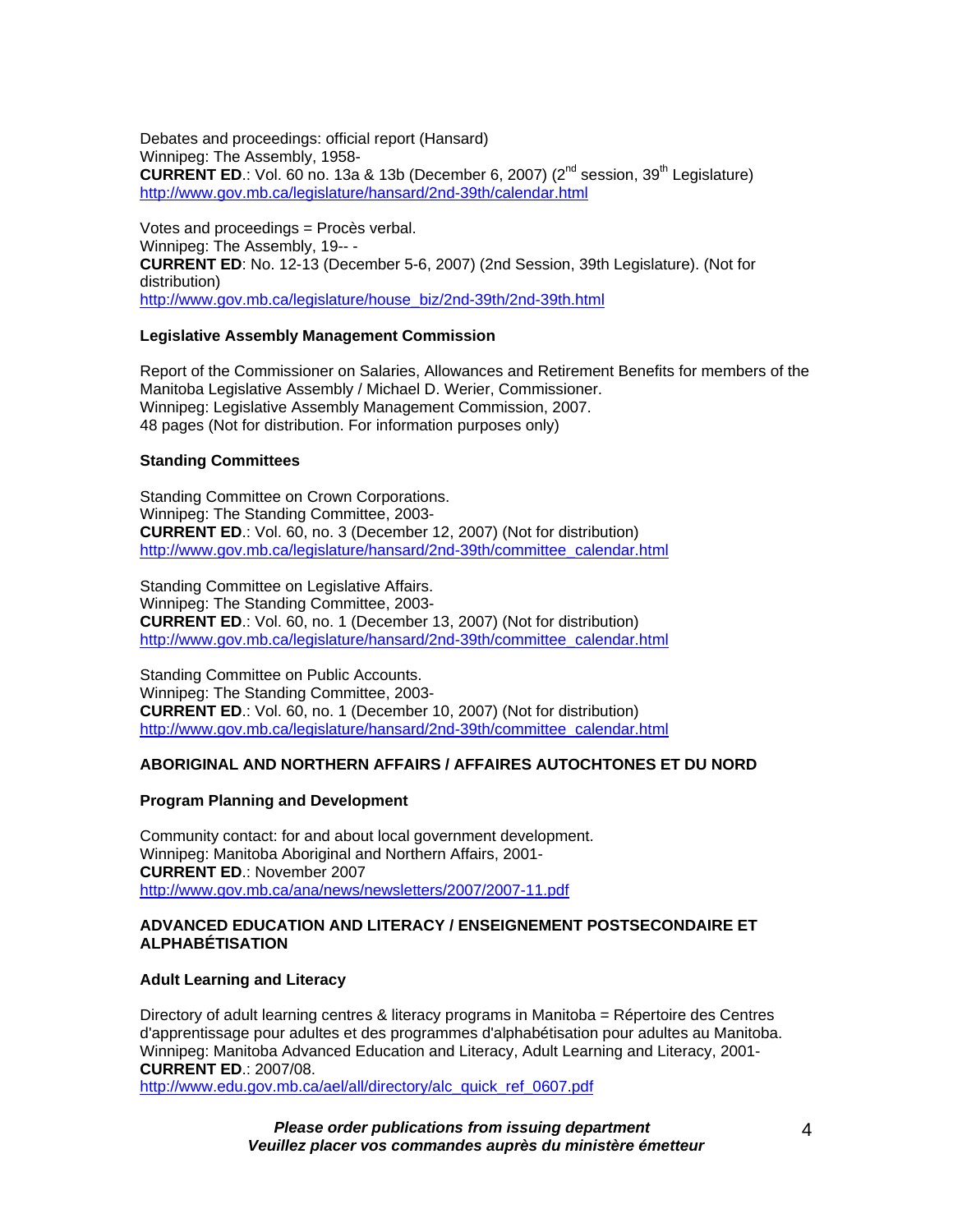## **Financial and Administrative Services**

Annual report, Manitoba Advanced Education and Literacy = Rapport annuel, enseignement postsecondaire et Alphabétisation Manitoba. Winnipeg: Manitoba Advanced Education and Literacy, 2006- **CURRENT ED**.: 2006/07 (S.P. no. 46, 1st session, 39th Legislature) [http://www.edu.gov.mb.ca/ar\\_ael\\_0607/report.pdf](http://www.edu.gov.mb.ca/ar_ael_0607/report.pdf)

## **AGRICULTURE, FOOD AND RURAL INITIATIVES / AGRICULTURE, ALIMENTATION ET INITIATIVES RURALES**

## **Knowledge Management**

Agriculture statistics. Winnipeg: Economics Branch, Manitoba Agriculture, 1979- **CURRENT ED**.: Farm cash receipts estimates January-September 2004R-2007R ; November estimate of production of principal field crops, 2007. [http://www.gov.mb.ca/agriculture/statistics/index.html](https://www.gov.mb.ca/agriculture/statistics/index.html)

## **BRANDON UNIVERSITY**

Annual financial report for the year ended ... of Brandon University. Brandon, Man.: Brandon University, 1968- **CURRENT ED**.: 2006/07. (S.P. no. 121, 1st session 39th Legislature) [http://www.brandonu.ca/admin/financial\\_reports.asp](http://www.brandonu.ca/admin/financial_reports.asp)

# **COLLÈGE UNIVERSITAIRE SAINT-BONIFACE**

Consolidated financial statements for the year ended... Winnipeg: the College, 2003- **CURRENT ED.**: 2006/07. (S.P. no. 122, 1st session, 39th Legislature, 2007)

## **COMPETITIVENESS, TRAINING AND TRADE / COMPÉTITIVITÉ, FORMATION PROFESSIONELLE ET COMMERCE**

Annual report, Competitiveness, Training and Trade = Rapport annuel, Compétitivité, Formation professionnelle et Commerce. Winnipeg: Competitiveness, Training and Trade, 2006- **CURRENT ED**.: 2006/07. (S.P. no. 99, 1st session, 39th Legislature) [http://www.gov.mb.ca/iedm/pdfs/06-07\\_ctt\\_ar.pdf](https://www.gov.mb.ca/iedm/pdfs/06-07_ctt_ar.pdf)

# **CONSERVATION**

# **Manitoba Product Stewardship Program**

Annual report, Manitoba Product Stewardship Corporation. Winnipeg: Manitoba Product Stewardship Corporation, 1996- **CURRENT ED**.: 2006/07. (S.P. no. 7, 2nd session, 39th Legislature) <http://www.mpsc.com/pdf/MPSC%20AR%2006-07.pdf>

# **CROWN CORPORATIONS COUNCIL / CONSEIL DES CORPORATIONS DE LA COURONNE**

Quarterly report, Manitoba Crown Corporations Council. Winnipeg: the Council, 1990- **CURRENT ED**.: 3rd quarter report, three months ended September 30, 2007. <http://www.crowncc.mb.ca/>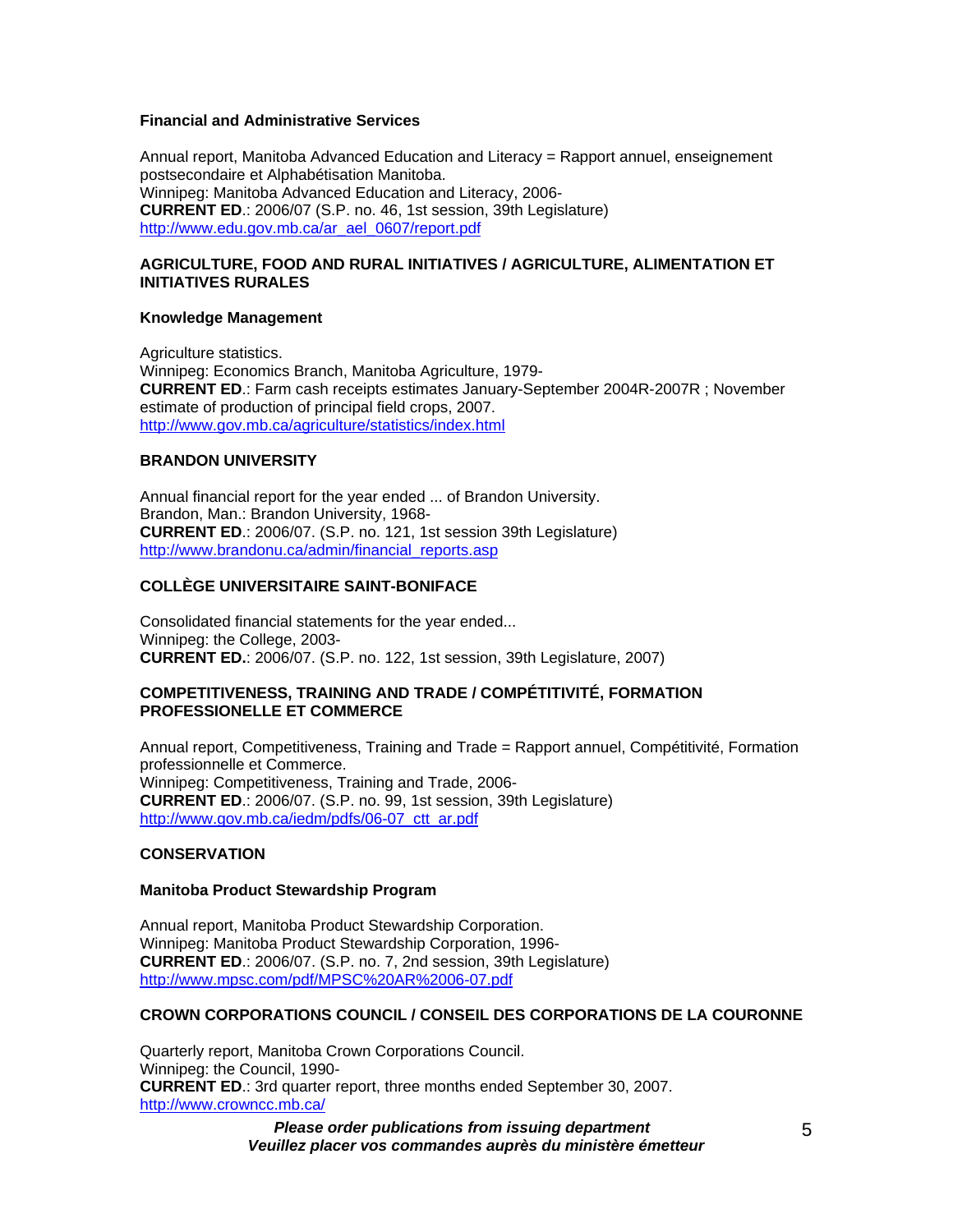## **CULTURE, HERITAGE, TOURISM AND SPORT / CULTURE, PATRIMOINE, TOURISME ET SPORT**

#### **Film Classification Board**

Monthly report... Winnipeg: The Board, 1983- **CURRENT ED**.: November 2007

#### **Manitoba Arts Council**

Annual report, Manitoba Arts Council = Rapport annuel, Conseil des arts du Manitoba. Winnipeg: Manitoba Arts Council, 1970- **CURRENT ED**.: 2006/07. (S.P. no. 113, 1st session, 39th Legislature) [http://www.artscouncil.mb.ca/english/about\\_annual\\_report.html](http://www.artscouncil.mb.ca/english/about_annual_report.html)

#### **Manitoba Centennial Centre Corporation**

Annual report, Manitoba Centennial Centre Corporation. Winnipeg: Manitoba Centennial Centre Corporation, 1969- **CURRENT ED**.: 2006/07 (S.P. no. 114, 1st session, 39th Legislature)

#### **Centre culturel franco-manitobain**

Annual report, Centre culturel franco-manitobain. St. Boniface, Man.: Le Centre, 1973- **CURRENT ED**.: 2006/07 (S.P. no. 112, 1st session 39th Legislature)

#### **Manitoba Film & Sound**

Annual report, Manitoba Film and Sound Recording Development Corporation = Rapport annuel, de la Société manitobaine de développement de l'enregistrement cinématographique. Winnipeg: Manitoba Film and Sound Recording Development Corporation, 1997- **CURRENT ED**.: 2006/07. (S.P. no. 115, 1st Session 39th Legislature) [http://www.mbfilmsound.mb.ca/pdfs/2006\\_07\\_AnnualReport.pdf](http://www.mbfilmsound.mb.ca/pdfs/2006_07_AnnualReport.pdf)

#### **EDUCATION, CITIZENSHIP AND YOUTH / ÉDUCATION, CITOYENNETÉ ET JEUNESSE**

#### **Schools' Finance Branch**

FRAME report: budget. Winnipeg: Manitoba Education and Training, Schools' Finance Branch, 1990- FRAME = Financial Reporting and Accounting in Manitoba Education system. Also available in French under the title: Rapport sur le système comptable FRAME budget... . . **CURRENT ED.**: 2007/08 [http://www.edu.gov.mb.ca/k12/finance/frame\\_report/2007-08\\_frame\\_budget.pdf](http://www.edu.gov.mb.ca/k12/finance/frame_report/2007-08_frame_budget.pdf)

Rapport sur le système comptable FRAME budget... . Winnipeg: Education et formation professionnelle Manitoba, Direction des finances des écoles, 1996- Aussi publié en anglais sous le titre: FRAME report : budget. **ÉD RÉCENTE**: 2007/08. [http://www.edu.gov.mb.ca/frpub/stat/frame/frame\\_06-07.pdf](http://www.edu.gov.mb.ca/frpub/stat/frame/frame_06-07.pdf)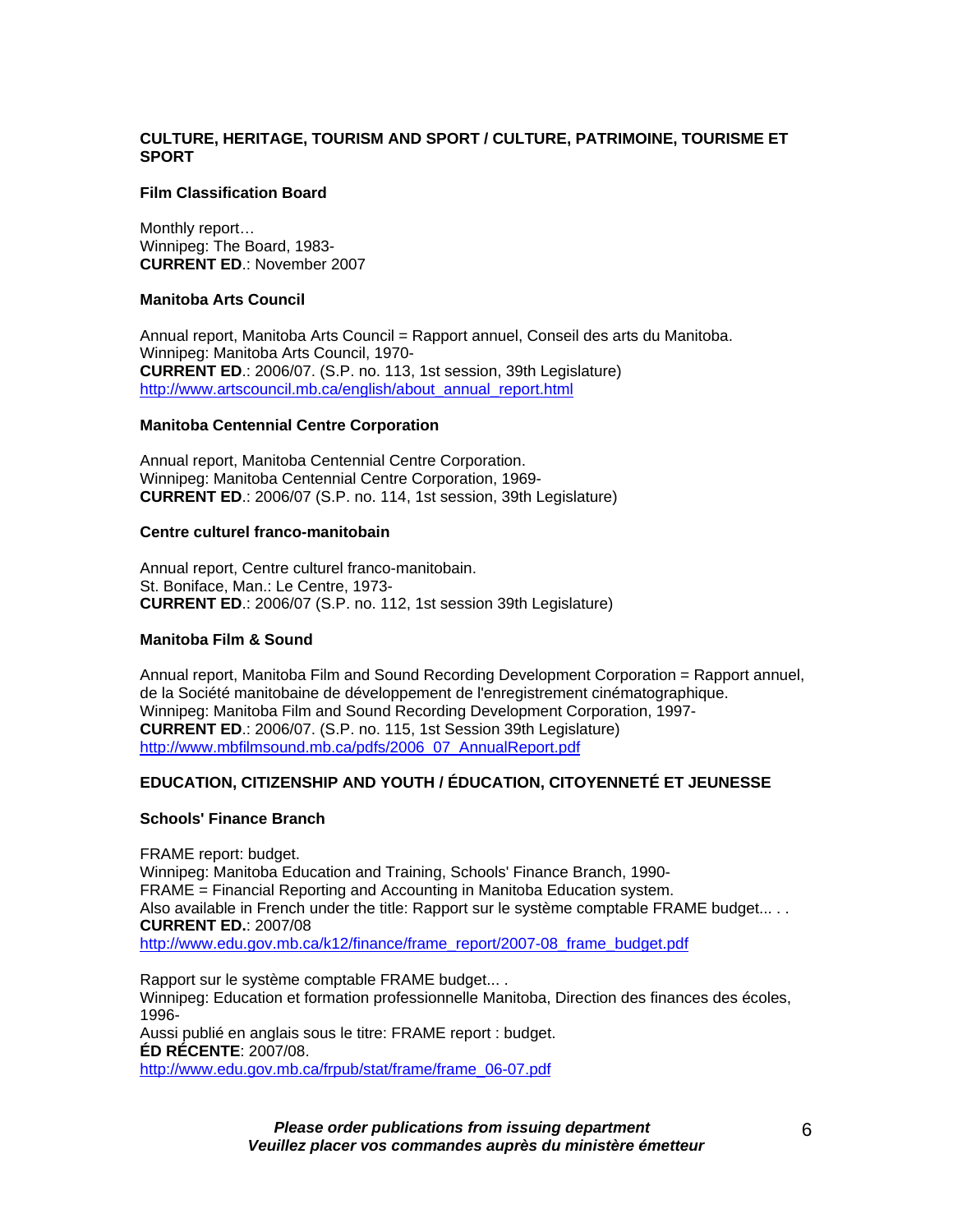# **ELECTIONS MANITOBA / ÉLECTIONS MANITOBA**

Statement of votes for Manitoba's 39th general election May 22, 2007 = Relevé du suffrages pour la 39e élection générale provinciale du mai 2007. Winnipeg: Elections Manitoba, 2007. 279 pages with maps

## **FAMILY SERVICES AND HOUSING / SERVICES À LA FAMILLE ET LOGEMENT MANITOBA**

#### **Social Services Appeal Board**

Annual report, Manitoba Social Services Appeal Board. Winnipeg: Manitoba Family Services and Housing, 2003- **CURRENT ED**.: 2006/07. [http://www.gov.mb.ca/fs/ssab/annual\\_reports.html](https://www.gov.mb.ca/fs/ssab/annual_reports.html)

#### **FINANCE / FINANCES**

Public Service Group Insurance Fund: actuarial report. Winnipeg, Man.: Civil Service Superannuation Board, 1977- **CURRENT ED**.: December 31, 2006 (S.P. no. 108, 1st session 39th Legislature)

#### **Special Operating Agencies Financing Authority**

Annual report, Manitoba Special Operating Agencies Financing Authority. Winnipeg: Manitoba Finance, 1993- **CURRENT ED**.: 2006/07. (S.P. no. 107, 1st session, 39th Legislature)

#### **HEALTH AND HEALTHY LIVING / SANTÉ ET VIE SAINE**

#### **Assiniboine Regional Health Authority**

Annual report, Assiniboine Regional Health Authority. Souris, Man.: Assiniboine Regional Health Authority, 2002- **CURRENT ED**.: 2006/07 <http://www.assiniboine-rha.ca/pdfs/2007/ARHA%20Annual%20Report%202006-2007.pdf>

#### **Brandon Regional Health Authority**

Annual report, Brandon Regional Health Authority. Brandon, Man.: Brandon Regional Health Authority, 1998- **CURRENT ED**.: 2006/07 [http://www.brandonrha.mb.ca/export/sites/brandonrha/galleries/pdf/news/ar/2006-](http://www.brandonrha.mb.ca/export/sites/brandonrha/galleries/pdf/news/ar/2006-2007_Annual_Report.pdf) [2007\\_Annual\\_Report.pdf](http://www.brandonrha.mb.ca/export/sites/brandonrha/galleries/pdf/news/ar/2006-2007_Annual_Report.pdf)

## **Finance Division**

Supplementary information for legislative review: departmental expenditure estimates: Manitoba Health and Healthy Living. Winnipeg: Manitoba Health and Healthy Living, 2007- **CURRENT ED**.: 2007/08 (S.P. no. 48, 1st session 39th Legislature)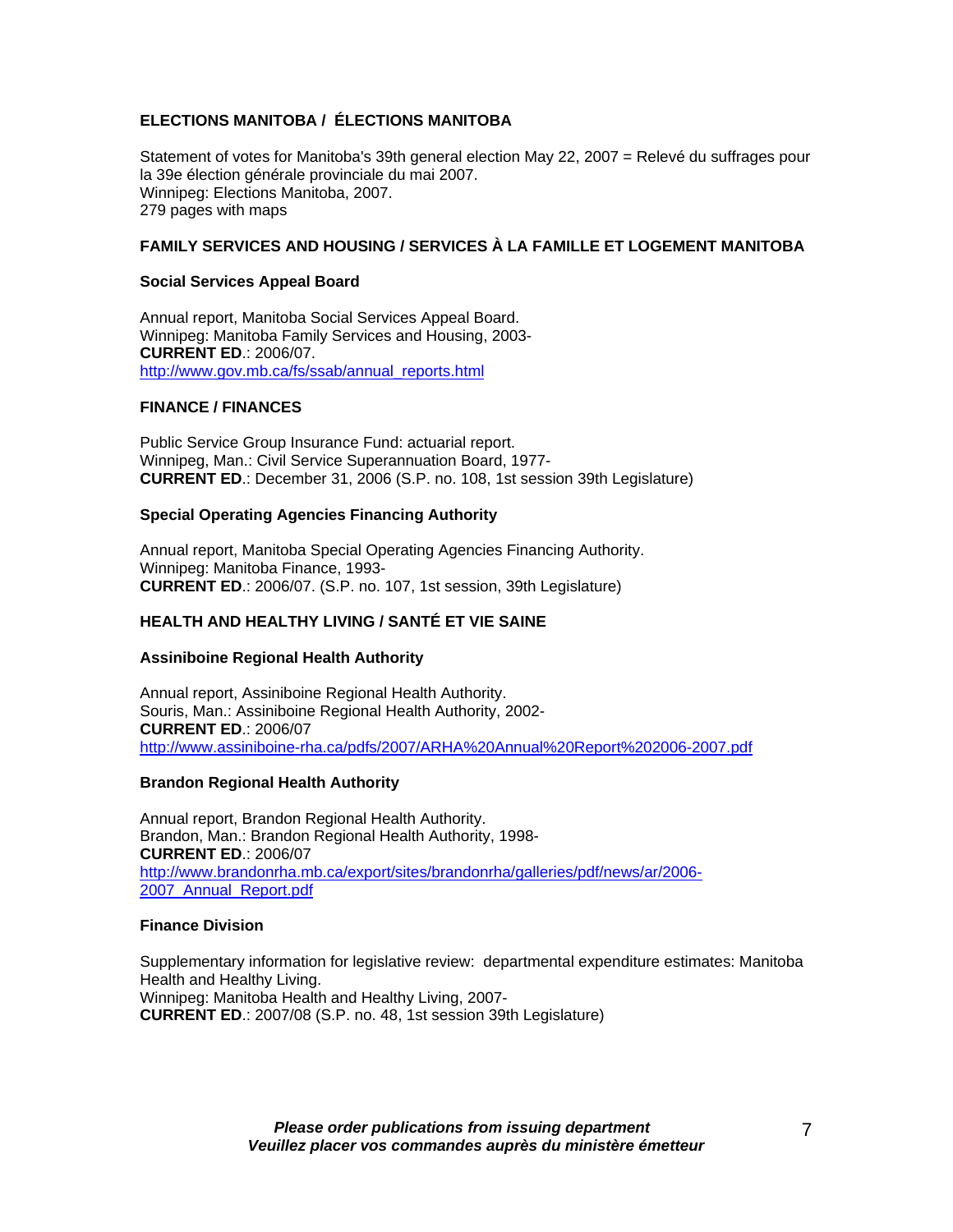## **Winnipeg Regional Health Authority**

Aspire! = Visez l'excellence! Winnipeg: Winnipeg Regional Health Authority, 2003- CURRENT ED.: Winter 2008 <http://www.wrha.mb.ca/media/aspire.php>

## **INFRASTRUCTURE AND TRANSPORTATION / INFRASTRUCTURE ET TRANSPORTS**

Annual report, Infrastructure and Transportation = Rapport annuel, Infrastructure et Transports. Winnipeg: Manitoba Infrastructure and Transportation, 2006- **CURRENT ED**.: 2006/07 (S.P. no. 49, 1st session 39th Legislature) [http://www.gov.mb.ca/mit/reports/2006annual.pdf](https://www.gov.mb.ca/mit/reports/2006annual.pdf)

#### **JUSTICE**

## **Chief Medical Examiner**

In the Provincial Court of Manitoba in the matter of: The Fatality Inquiries Act and in the matter of: Mitchell Adam Audy / Report on inquest and recommendations of The Honourable Judge Christine Harapiak. Winnipeg: Provincial Court of Manitoba, 2007. 40 pages [http://www.manitobacourts.mb.ca/pdf/audy\\_inquest.pdf](https://www.manitobacourts.mb.ca/pdf/audy_inquest.pdf)

## **Law Enforcement Review Agency**

Annual report, Office of the Commissioner, Law Enforcement Review Agency. Winnipeg: Law Enforcement Review Agency, 1986- **CURRENT ED**.: 2006 [http://www.gov.mb.ca/justice/lera/annual\\_report/annualreport.html](https://www.gov.mb.ca/justice/lera/annual_report/annualreport.html)

# **LABOUR AND IMMIGRATION / TRAVAIL ET IMMIGRATION**

## **Office of the Fire Commissioner**

Annual report, Office of the Fire Commissioner, Manitoba. Winnipeg: Office of the Fire Commissioner, 1996- **CURRENT ED**.: 2006/07. (S.P. no. 3, 2nd Session 39th Legislature)

#### **MANITOBA BUREAU OF STATISTICS / BUREAU DE STATISTIQUES DU MANITOBA**

Consumer price index report. Winnipeg: Manitoba Bureau of Statistics, 1987- **CURRENT ED.**: November 2007. Frequency: Monthly

Labour force statistics report. Winnipeg: Manitoba Bureau of Statistics, 1987- **CURRENT ED**.: November 2007; Copy 2 in Legislative Reading Room. Frequency: Monthly

Summary of current economic indicators. Winnipeg: Manitoba Bureau of Statistics, 1987- **CURRENT ED**.: December 2007 Frequency: Monthly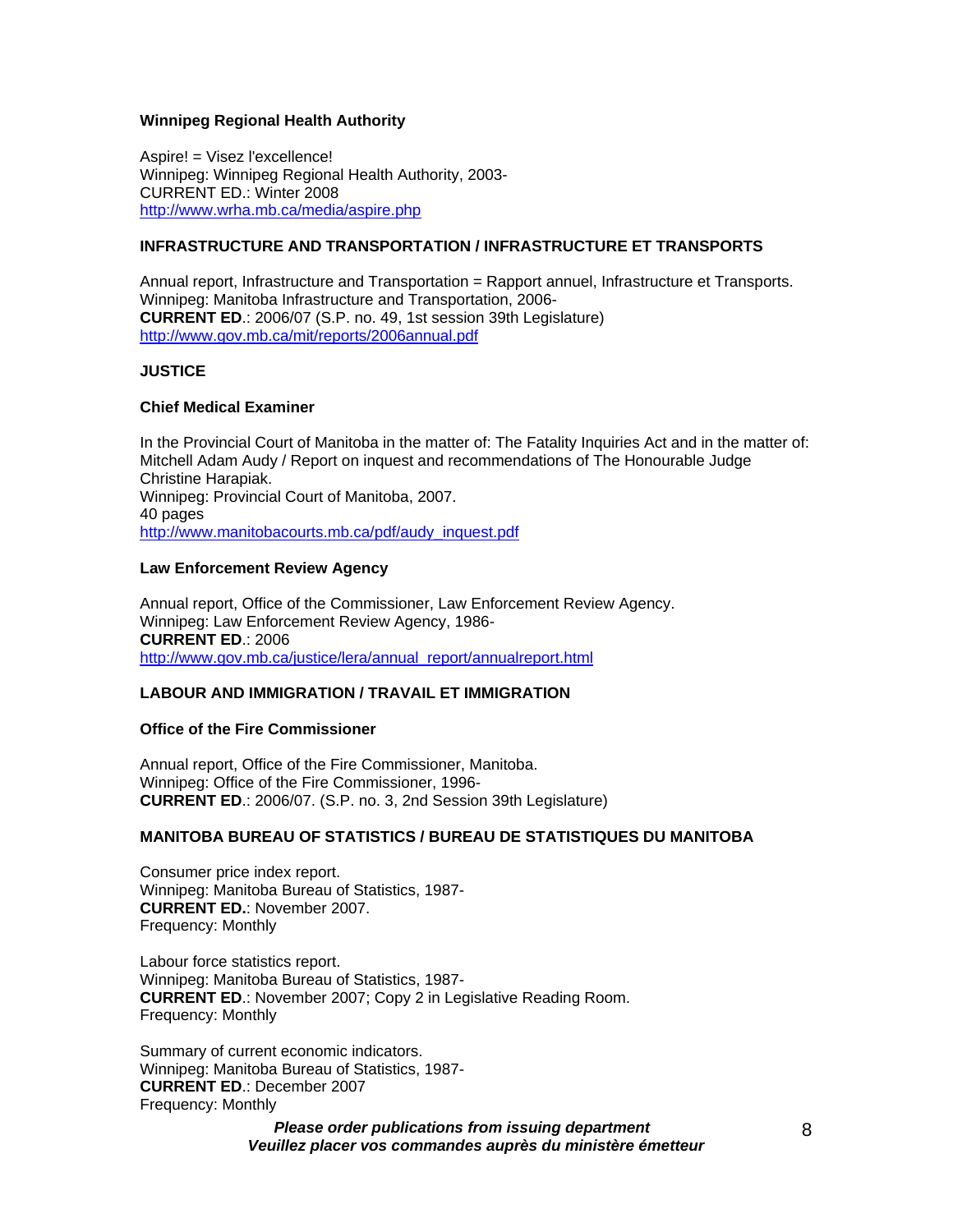#### **MANITOBA HYDRO**

Bipole III transmission routing study: review of socio-economic and environmental considerations and potential roles of environmental organizations / CMC Consultants Inc. Winnipeg: CMC Consultants, 2007. 38 pages

#### **MANITOBA LOTTERIES CORPORATION / CORPORATION MANITOBAINE DES LOTERIES**

Schedule of compensation ... per the Public Sector Compensation Disclosure Act. Winnipeg: Manitoba Lotteries Corporation, 1996- **CURRENT ED**.: 2006 (Not for distribution) (Available for viewing at 200 Vaughan Street)

## **MANITOBA PORK COUNCIL / CONSEIL MANITOBAIN DU PORC**

Horizons. Winnipeg: Manitoba Pork Council, 2006- **CURRENT ED**.: December 2007 Frequency: Monthly [http://www.manitobapork.com/news\\_cnv.php](http://www.manitobapork.com/news_cnv.php)

## **SCIENCE, TECHNOLOGY, ENERGY AND MINES** / **SCIENCES, TECHNOLOGIE, ÉNERGIE ET MINES**

#### **Administration and Finance**

Annual report, Manitoba Science, Technology, Energy and Mines = Sciences, Technologie, Énergie et Mines Manitoba. Winnipeg: Manitoba Science, Technology, Energy and Mines, 2006/07- **CURRENT ED**.: 2006/067. (S.P. no. 60, 1st session, 39th Legislature) [http://www.gov.mb.ca/est/pdfs/corporate/annual\\_report\\_06\\_07.pdf](https://www.gov.mb.ca/est/pdfs/corporate/annual_report_06_07.pdf)

Supplementary information for legislative review: departmental expenditure estimates: Manitoba Science, Technology, Energy and Mines Winnipeg: Manitoba Science, Technology, Energy and Mines, 2007- . **CURRENT ED**.: 2007/08 (S.P. no. 61, 1st session, 39th Legislature)

#### **Green Manitoba**

Annual report, Green Manitoba. Winnipeg: Green Manitoba, 2006- **CURRENT ED**.: 2006/07. (S.P. no. 59, 1st session, 39th Legislature 2007)

#### **Petroleum Branch**

Weekly well activity report: petroleum industry activity report. Winnipeg: Petroleum and Energy Branch, Science, Technology, Energy and Mines, 1979- **CURRENT ED**.: December 3-10, 2007 (2 issues) [http://www.gov.mb.ca/iedm/petroleum/wwar/](https://www.gov.mb.ca/iedm/petroleum/wwar/)